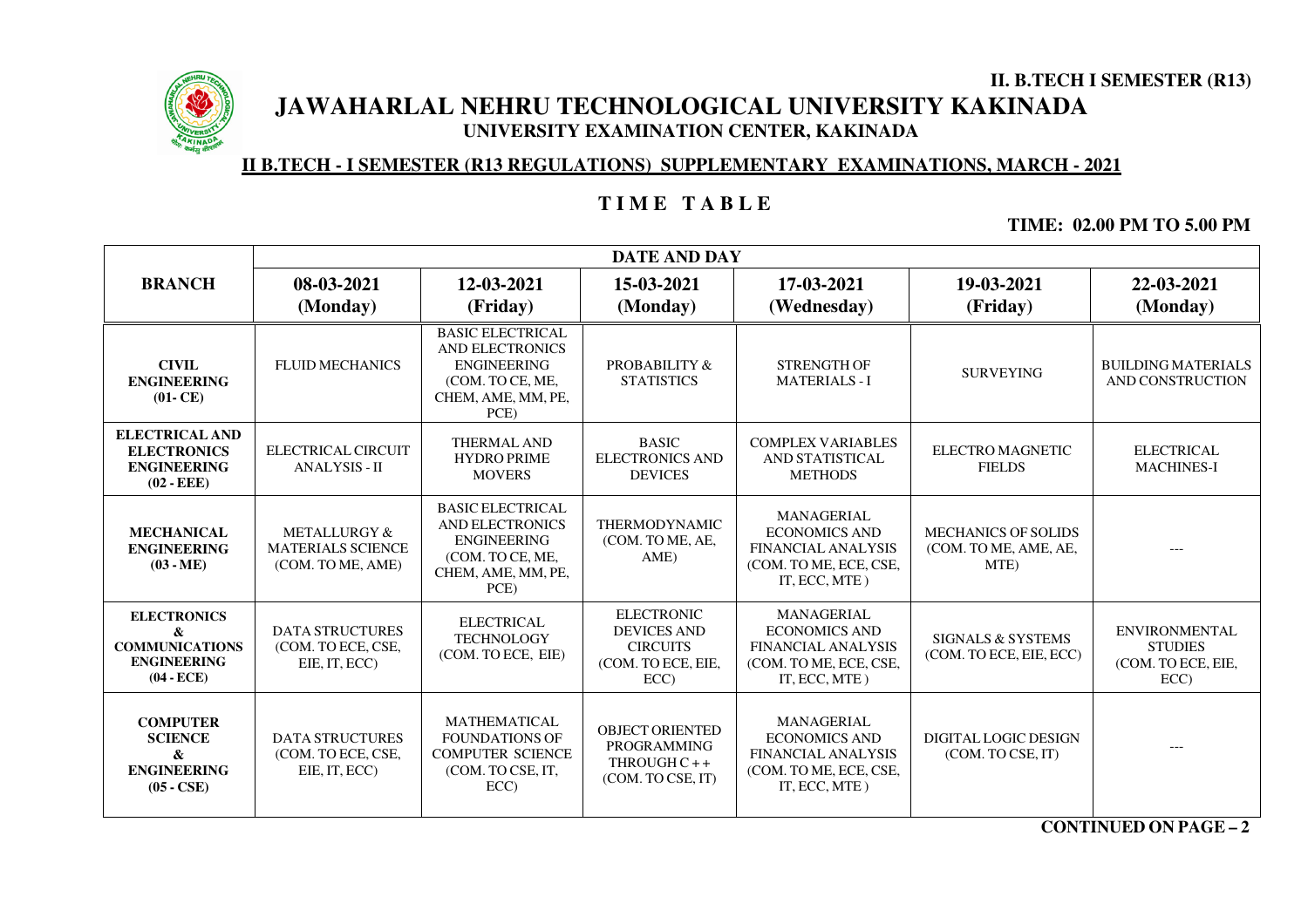## **II. B.TECH I SEMESTER (R13)**

| PAGE-2                                                                                |                                                               |                                                                                                                             |                                                                                          |                                                                                                                             |                                                                              |                                                                      |
|---------------------------------------------------------------------------------------|---------------------------------------------------------------|-----------------------------------------------------------------------------------------------------------------------------|------------------------------------------------------------------------------------------|-----------------------------------------------------------------------------------------------------------------------------|------------------------------------------------------------------------------|----------------------------------------------------------------------|
|                                                                                       | <b>DATE AND DAY</b>                                           |                                                                                                                             |                                                                                          |                                                                                                                             |                                                                              |                                                                      |
| <b>BRANCH</b>                                                                         | 08-03-2021<br>12-03-2021                                      |                                                                                                                             | 15-03-2021                                                                               | 17-03-2021                                                                                                                  | 19-03-2021                                                                   | 22-03-2021                                                           |
|                                                                                       | (Monday)                                                      | (Friday)                                                                                                                    | (Monday)                                                                                 | (Wednesday)                                                                                                                 | (Friday)                                                                     | (Monday)                                                             |
| <b>CHEMICAL</b><br><b>ENGINEERING</b><br>$(08 - CHEM)$                                | <b>COMPLEX VARIABLES</b><br>(COM. TO CHEM, PE,<br>PCE)        | <b>BASIC ELECTRICAL AND</b><br><b>ELECTRONICS</b><br><b>ENGINEERING</b><br>(COM. TO CE. ME. CHEM.<br>AME, MM, PE, PCE)      | <b>ELEMENTS OF</b><br><b>MECHANICAL</b><br><b>ENGINEERING</b><br>(COM. TO CHEM, PE, PCE) | <b>ORGANIC</b><br><b>CHEMISTRY</b><br>(COM. TO CHEM,<br>PCE)                                                                | <b>CHEMICAL PROCESS</b><br><b>CALCULATIONS</b><br>(COM. TO CHEM, PE,<br>PCE) | PHYSICAL CHEMISTRY<br>(COM.TO CHEM, PCE)                             |
| <b>ELECTRONICS AND</b><br><b>INSTRUMENTATION</b><br><b>ENGINEERING</b><br>$(10- EIE)$ | <b>DATA STRUCTURES</b><br>(COM. TO ECE, CSE,<br>EIE, IT, ECC) | <b>ELECTRICAL</b><br><b>TECHNOLOGY</b><br>(COM. TO ECE, EIE)                                                                | <b>ELECTRONIC DEVICES</b><br><b>AND CIRCUITS</b><br>(COM. TO ECE, EIE, ECC)              | <b>TRANSDUCER</b><br><b>TECHNOLOGY</b>                                                                                      | SIGNALS & SYSTEMS<br>(COM. TO ECE, EIE,<br>ECC                               | <b>ENVIRONMENTAL</b><br><b>STUDIES</b><br>(COM. TO ECE, EIE,<br>ECC) |
| <b>INFORMATION</b><br><b>TECHNOLOGY</b><br>$(12 - IT)$                                | <b>DATA STRUCTURES</b><br>(COM. TO ECE, CSE,<br>EIE, IT, ECC) | <b>MATHEMATICAL</b><br><b>FOUNDATIONS OF</b><br><b>COMPUTER SCIENCE</b><br>(COM. TO CSE, IT, ECC)                           | <b>OBJECT ORIENTED</b><br><b>PROGRAMMING</b><br>THROUGH $C++$<br>(COM. TO CSE, IT)       | MANAGERIAL<br><b>ECONOMICS AND</b><br><b>FINANCIAL</b><br><b>ANALYSIS</b><br>(COM. TO ME, ECE,<br>CSE, IT, ECC, MTE)        | <b>DIGITAL LOGIC</b><br><b>DESIGN</b><br>(COM. TO CSE, IT)                   | $---$                                                                |
| <b>METALLURGICAL</b><br><b>ENGINEERING</b><br>$(17-MET)$                              | THEMODYNAMICS &<br><b>KINETICS</b>                            | <b>MECHANICS OF FLUIDS</b><br>(COM. TO AE, MTE)                                                                             | <b>ELEMENTS OF</b><br><b>MECHANICAL</b><br><b>ENGINEERING</b>                            | <b>MANAGERIAL</b><br><b>ECONOMICS AND</b><br><b>FINANCIAL</b><br><b>ANALYSIS</b><br>(COM. TO ME, ECE,<br>CSE, IT, ECC, MTE) | <b>MECHANICS OF</b><br><b>SOLIDS</b><br>(COM. TO ME, AME,<br>AE, MTE)        | PHYSICAL<br><b>METALLURGY</b>                                        |
| <b>ELECTRONICS AND</b><br><b>COMPUTER</b><br><b>ENGINEERING</b><br>$(19 - ECC)$       | <b>DATA STRUCTURES</b><br>(COM. TO ECE, CSE,<br>EIE, IT, ECC) | <b>MATHEMATICAL</b><br><b>FOUNDATIONS OF</b><br><b>COMPUTER SCIENCE</b><br><b>AND ENGINEERING</b><br>(COM. TO CSE, IT, ECC) | <b>ELECTRONIC DEVICES</b><br><b>AND CIRCUITS</b><br>(COM. TO ECE, EIE, ECC)              | <b>MANAGERIAL</b><br><b>ECONOMICS AND</b><br><b>FINANCIAL</b><br><b>ANALYSIS</b><br>(COM. TO ME, ECE,<br>CSE, IT, ECC, MTE) | SIGNALS & SYSTEMS<br>(COM. TO ECE, EIE,<br>ECC)                              | <b>ENVIRONMENTAL</b><br><b>STUDIES</b><br>(COM. TO ECE, EIE,<br>ECC) |
| <b>AERONUTICAL</b><br><b>ENGINEERING</b><br>$(21 - AE)$                               | <b>AEROSPACE</b><br><b>MATERIALS AND</b><br><b>COMPOSITES</b> | <b>MECHANICS OF FLUIDS</b><br>(COM. TO AE, MTE)                                                                             | THERMODYNAMICS<br>(COM. TO ME, AE, AME)                                                  | <b>MECHANISMS AND</b><br><b>MECHANICAL</b><br><b>DESIGN</b>                                                                 | <b>MECHANICS OF</b><br><b>SOLIDS</b><br>(COM. TO ME, AME,<br>AE, MTE)        | $---$                                                                |

**CONTINUED ON PAGE – <sup>3</sup>**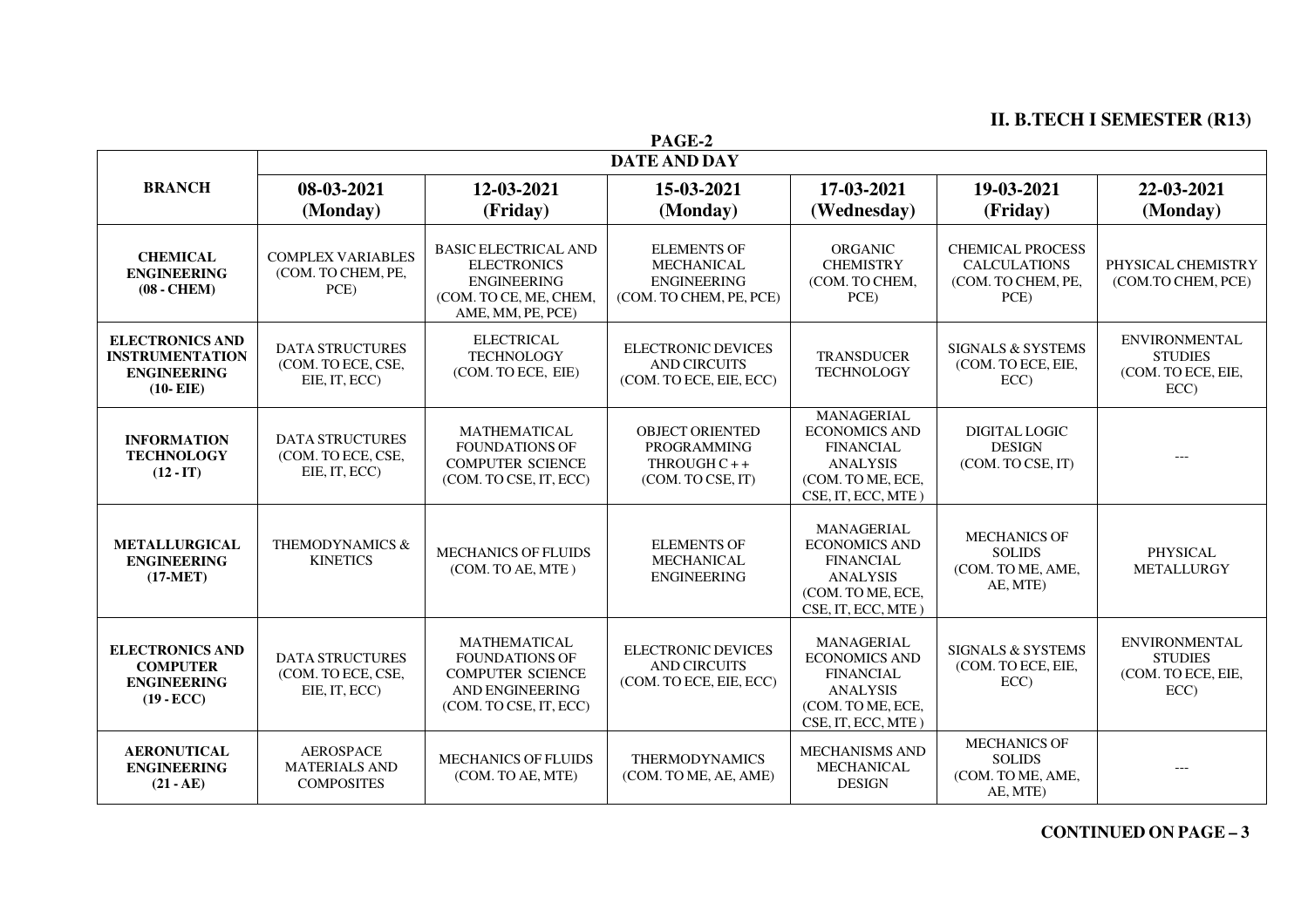#### **II. B.TECH I SEMESTER (R13)**

| PAGE-3                                                   |                                                                      |                                                                                                                        |                                                                                             |                                                              |                                                                              |                                                              |
|----------------------------------------------------------|----------------------------------------------------------------------|------------------------------------------------------------------------------------------------------------------------|---------------------------------------------------------------------------------------------|--------------------------------------------------------------|------------------------------------------------------------------------------|--------------------------------------------------------------|
|                                                          | <b>DATE AND DAY</b>                                                  |                                                                                                                        |                                                                                             |                                                              |                                                                              |                                                              |
| <b>BRANCH</b>                                            | 08-03-2021<br>(Monday)                                               | 12-03-2021<br>(Friday)                                                                                                 | 15-03-2021<br>(Monday)                                                                      | 17-03-2021<br>(Wednesday)                                    | 19-03-2021<br>(Friday)                                                       | 22-03-2021<br>(Monday)                                       |
| <b>BIO-TECHNOLOGY</b><br>$(23 - BIO)$                    | <b>BASIC INDUSTRIAL</b><br><b>BIOTECHNOLOGY</b>                      | <b>BIOCHEMISTRY</b>                                                                                                    | <b>BIOCHEMICAL</b><br><b>THERMODYNAMICS</b>                                                 | <b>GENETICS</b>                                              | <b>CELL BIOLOGY</b>                                                          | <b>MICROBIOLOGY</b>                                          |
| <b>AUTO MOBILE</b><br>ENGG.<br>$(AME-24)$                | METALLURGY &<br><b>MATERIALS SCIENCE</b><br>(COM. TO ME, AME)        | <b>BASIC ELECTRICAL AND</b><br><b>ELECTRONICS</b><br><b>ENGINEERING</b><br>(COM. TO CE, ME, CHEM,<br>AME, MM, PE, PCE) | <b>THERMODYNAMICS</b><br>(COM. TO ME, AE,<br>AME)                                           | <b>AUTOMOTIVE</b><br><b>ENGINES</b>                          | <b>MECHANICS OF</b><br><b>SOLIDS</b><br>(COM. TO ME, AME,<br>AE, MTE)        | $---$                                                        |
| <b>MINING</b><br><b>ENGINEERING</b><br>$(26-MM)$         | <b>FLUID MECHANICS &amp;</b><br><b>HYDRAULIC</b><br><b>MACHINERY</b> | <b>BASIC ELECTRICAL AND</b><br><b>ELECTRONICS</b><br><b>ENGINEERING</b><br>(COM. TO CE, ME, CHEM,<br>AME, MM, PE, PCE) | <b>THERMAL</b><br><b>ENGINEERING FOR</b><br><b>MINING</b>                                   | DEVELOPMENT OF<br><b>MINERAL DEPOSITS</b>                    | MINING GEOLOGY-I                                                             |                                                              |
| <b>PETROLEUM</b><br><b>ENGINEERING</b><br>$(27-PE)$      | <b>COMPLEX VARIABLES</b><br>(COM. TO CHEM, PE,<br>PCE)               | <b>BASIC ELECTRICAL AND</b><br><b>ELECTRONICS</b><br><b>ENGINEERING</b><br>(COM. TO CE, ME, CHEM,<br>AME, MM, PE, PCE) | <b>ELEMENTS OF</b><br><b>MECHANICAL</b><br><b>ENGINEERING</b><br>(COM. TO CHEM, PE,<br>PCE) | <b>SURVEYING AND</b><br><b>OFFSHORE</b><br><b>STRUCTURES</b> | <b>CHEMICAL PROCESS</b><br><b>CALCULATIONS</b><br>(COM. TO CHEM, PE,<br>PCE) | <b>GENERAL</b><br><b>GEOLOGY</b>                             |
| <b>PETROCHEMICAL</b><br><b>ENGINEERING</b><br>$(28-PCE)$ | <b>COMPLEX VARIABLES</b><br>(COM. TO CHEM, PE,<br>PCE)               | <b>BASIC ELECTRICAL AND</b><br><b>ELECTRONICS</b><br><b>ENGINEERING</b><br>(COM. TO CE, ME, CHEM,<br>AME, MM, PE, PCE) | <b>ELEMENTS OF</b><br><b>MECHANICAL</b><br><b>ENGINEERING</b><br>(COM. TO CHEM, PE,<br>PCE) | <b>ORGANIC</b><br><b>CHEMISTRY</b><br>(COM. TO CHEM,<br>PCE) | <b>CHEMICAL PROCESS</b><br><b>CALCULATIONS</b><br>(COM. TO CHEM, PE,<br>PCE) | <b>PHYSICAL</b><br><b>CHEMISTRY</b><br>(COM.TO CHEM,<br>PCE) |
| <b>AGRICULTURAL</b><br><b>ENGINEERING</b><br>$(35-AGE)$  | <b>FLUID MECHANICS</b><br>AND OPEN CHANNEL<br><b>HYDRAULICS</b>      | <b>RENEWABLE ENERGY</b><br><b>SOURCES</b>                                                                              | <b>GROUND WATER</b><br>HYDROLOGY, WELL<br><b>AND PUMPS</b>                                  | <b>ELECTRICAL</b><br><b>SYSTEMS</b>                          | PROPERTIES AND<br><b>STRENGTH OF</b><br><b>MATERIALS</b>                     | <b>SURVEYING</b>                                             |

**NOTE:** 

i) ANY OMISSIONS OR CLASHES IN THIS TIME TABLE MAY PLEASE BE INFORMED TO THE CONTROLLER OF EXAMINATIONS, IMMEDIATELY.

ii) EVEN IF GOVERNMENT DECLARES HOLIDAY ON ANY OF THE ABOVE DATES, THE EXAMINATIONS SHALL BE CONDUCTED AS USUAL.

iii) THE PRINCIPALS ARE REQUESTED TO INFORM THE UNIVERSITY ANY OTHER SUBSTITUTE SUBJECTS THAT ARE NOT INCLUED IN THE ABOVE LIST IMMEDIATELY.

Poplet ce telle

**DATE: 19-02-2021 Controller of Examinations**